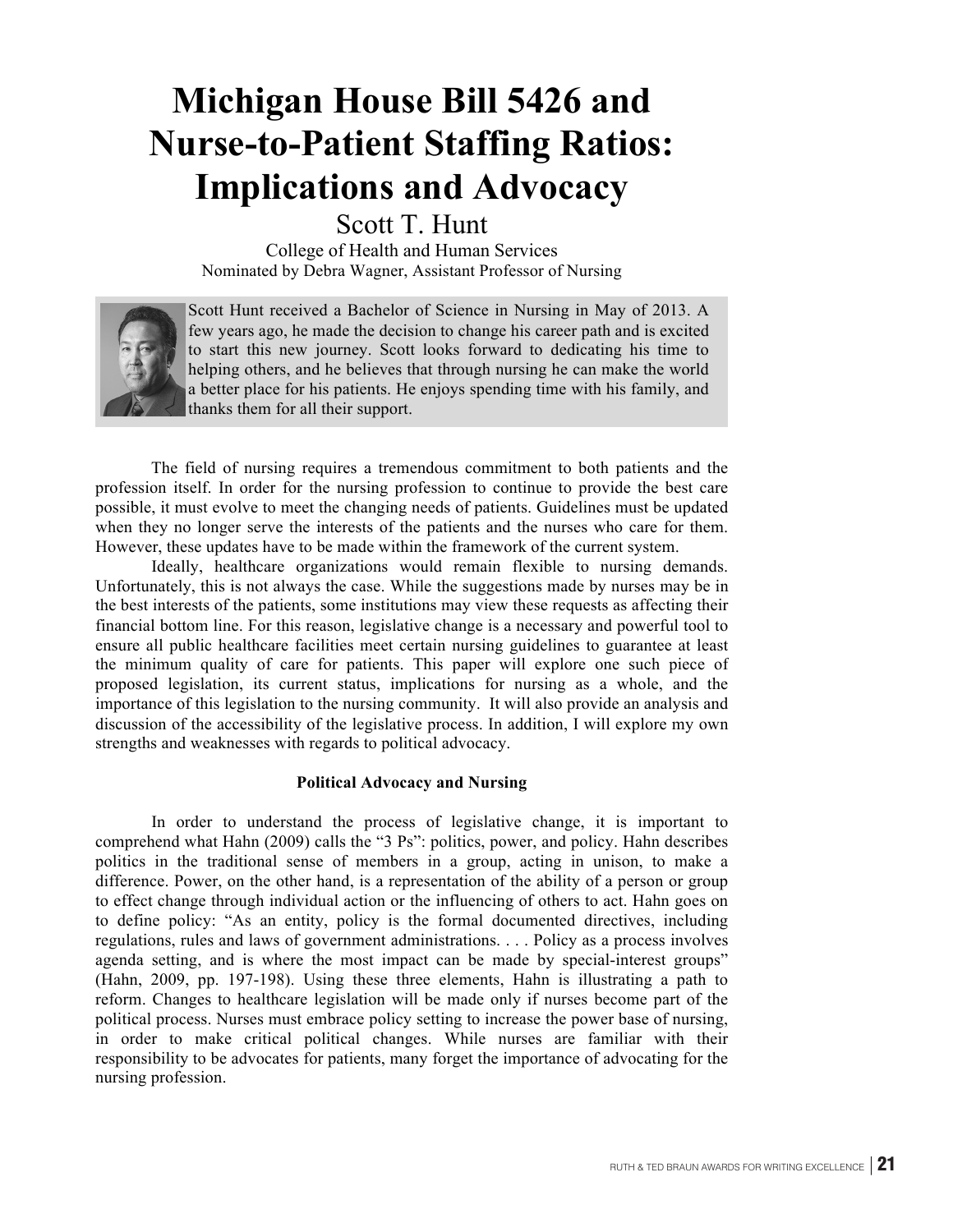Marquis and Huston (2012) suggest that individual advocacy can take such forms as political lobbying in person, correspondence, media appearances, and running for political office. Hahn (2009) also suggests that nurses can volunteer to act in an advisory, or expert, capacity to politicians. There is also a need for political advocacy on the group level: "In addition to nurse-leaders and individual nurses, there is a need for collective influence to impact healthcare policy. The need for organized group efforts by nurses to influence legislative policy has long been recognized in this country" (Marquis & Huston, 2012, p. 126). While individual nurses do have an impact, acting collectively gives them greater power. Working together, nurses would wield significant power as a voting constituency, especially considering the Marquis and Huston (2012) estimate that there are approximately 2.9 million RNs in the United States. With that in mind, organizations have been formed to promote legislative change and reforms to current healthcare guidelines. However, in order for these organizations to continue, nurses have to be willing to get involved; the more involved nurses become with these organizations, the greater power these organizations will wield. Marquis and Huston also point out that building community within the nursing profession is critical. As coalitions are formed and organizations build bridges with nonnursing organizations that have similar goals, the nursing profession gains greater political prominence. Consequently, cooperation and organization promise the best results in achieving the goals of the nursing profession in a legislative setting (Marquis & Huston, 2012).

One particular piece of legislation being debated in Michigan deals with issues affecting nurses nationwide: nurse-to-patient staffing ratios and mandatory overtime. Nurseto-patient staffing ratios refer specifically to the number of patients assigned to a specific nurse. As the number of patients increases per nurse, the quality of care for individual patients can be impacted. In addition, forcing nurses to work overtime can cause job dissatisfaction and exhaustion, creating a potentially dangerous situation. This bill illustrates the impact politics can have on nursing and highlights the need for nurses to become politically involved so that the profession can be improved.

#### **Michigan House Bill No. 5426**

Michigan House Bill No. 5426 was introduced to the Michigan House of Representatives on February 21, 2012, where it was read for the first time. The bill was then referred to the Committee on Health Policy. The primary sponsor was Representative Jon Switalski, with co-sponsors Representatives Rashida H. Tlaib, Lisa Brown, Marcia Hovey-Wright, and Mark Meadows. This bill acts as an amendment to the Public Health Code known as Act 368 of 1979, which outlines the various healthcare policies in Michigan.

#### **Bill Summary**

House Bill 5426 (2012) specifically deals with the subject of nurse-to-patient staffing ratios and mandatory overtime rules in hospitals, state-owned hospitals, or stateowned facilities. Staffing ratios are designed to ensure that there is a nurse present for a given number of patients. The specific minimum ratios mandated by the bill are as follows:

- (A) Critical Care Adult or Pediatric: 1 to 1.
- (B) Operating Room: 1 to 1.
- (C) Labor and Delivery:
- (i) During Second and Third Stages of Labor: 1 to 1.
- (ii) During First Stage of Labor: 1 to 2.
- (iii) Intermediate Care Newborn Nursery: 1 to 3.
- (iv) Noncritical Antepartum Patients: 1 to 4.
- (v) Postpartum Mother Baby Couplet: 1 to 3.
- (vi) Postpartum or Well-Baby Care: 1 to 6.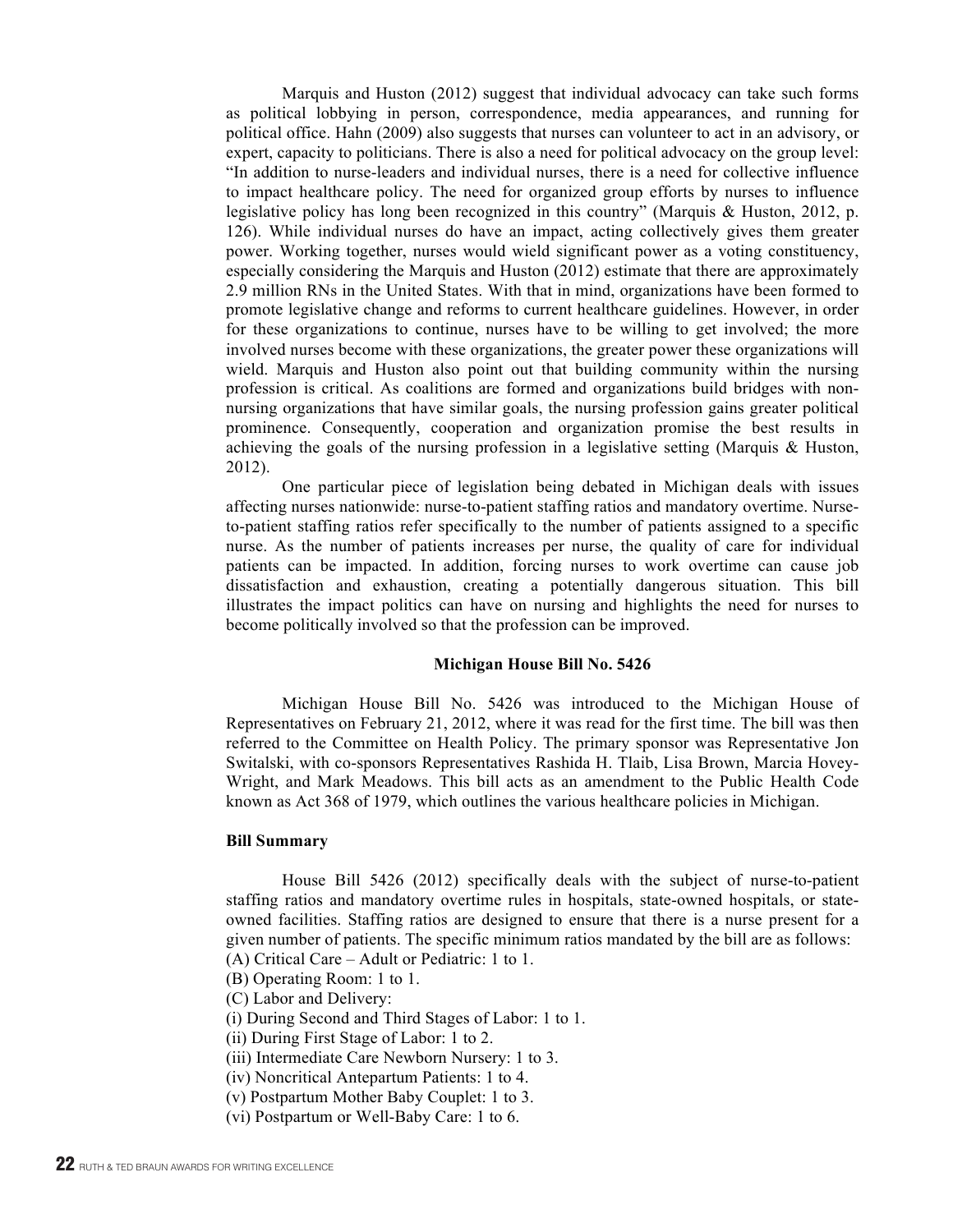(D) Postanesthesia Care Unit: 1 to 2.

(E) Emergency Department:

(i) Nontrauma or Noncritical Care: 1 to 3.

(ii) Trauma or Critical Care Patient: 1 to 1.

(iii) One R.N. for Triage.

(F) Stepdown: 1 to 3.

(G) Telemetry: 1 to 3.

(H) Medical/Surgical: 1 to 4.

(I) Pediatrics: 1 to 4.

(J) Behavioral Health: 1 to 5.

(K) Rehabilitation Care: 1 to 5. (H. 5426, 2012)

These are only mandatory minimums listed in the bill and are only basic guidelines to meet patient needs. However, if patient needs are greater than anticipated, the hospital should adjust the ratios accordingly. If this bill passes, the hospital can decrease the number of patients per nurse or increase the number of nurses per patient but it cannot increase the number of allotted patients per nurse beyond the required guidelines. Hospitals may not include certain nurses when determining if the ratios are met; these include nurses who are not assigned to provide direct patient care in a specific unit, or who are "not oriented, qualified, and competent to provide safe patient care in that unit" (H. 5426, 2012). Circulating RNs and first assistant RNs are also excluded from ratio computation for operating rooms. The only exception to these rules is emergency situations. The bill states that an RN who performs primarily administrative duties during the emergency situation can be counted towards the ratio for the emergency only (H. 5426, 2012).

House Bill 5426 (2012) also outlines a specific timeline to be followed. Within one year of the bill passing, hospitals have to submit a written staffing plan that ensures a sufficient number of qualified staff in each unit. In addition, each facility has to create an assessment tool "that evaluates the actual patient acuity levels and nursing care requirements for each unit during each shift" (H. 5426, 2012). The hospital would then use these assessments to adjust staffing plans when necessary. It is important to note that the bill makes it very clear that mandatory overtime is not an acceptable staffing strategy, except during emergencies.

Facilities must also form staffing committees for each unit. Half of the members are required to be RNs who provide direct care in that specific unit. While hospitals would normally designate their own representatives, the bill makes a provision for when a collective-bargaining agreement is in place. In such a case, a collective-bargaining representative will determine which nurses will serve on the committee. Meeting with the committee would be considered part of nurses' regular schedule and would not require extra hours. If patients' needs require more staff than is mandated by the ratios, the staffing committee would need to develop a new staffing strategy to compensate. Within two years of the bill passing, hospitals must have an acuity system in place:

[An acuity system addresses] fluctuations in actual patient acuity levels and nursing care requirements requiring increased staffing levels above the minimums. . . .

"Acuity system" means a system established to measure patient needs and nursing care requirements for each unit to ensure safe patient care based upon the severity of each patient's illness and need for specialized equipment and technology, the intensity of nursing interventions required for each patient, and the complexity of the clinical nursing judgment needed to design, implement, and evaluate each patient's care plan. (H. 5426, 2012)

From this point on, the assessment tool would be used annually to make sure the acuity systems comply. The bill goes on to state that in the third year, all ratios would need to be in place and met without exception (H. 5426, 2012).

This bill also details certain administrative requirements. For example, facilities must post the staffing plan where it can be easily viewed for each unit. Each unit's specific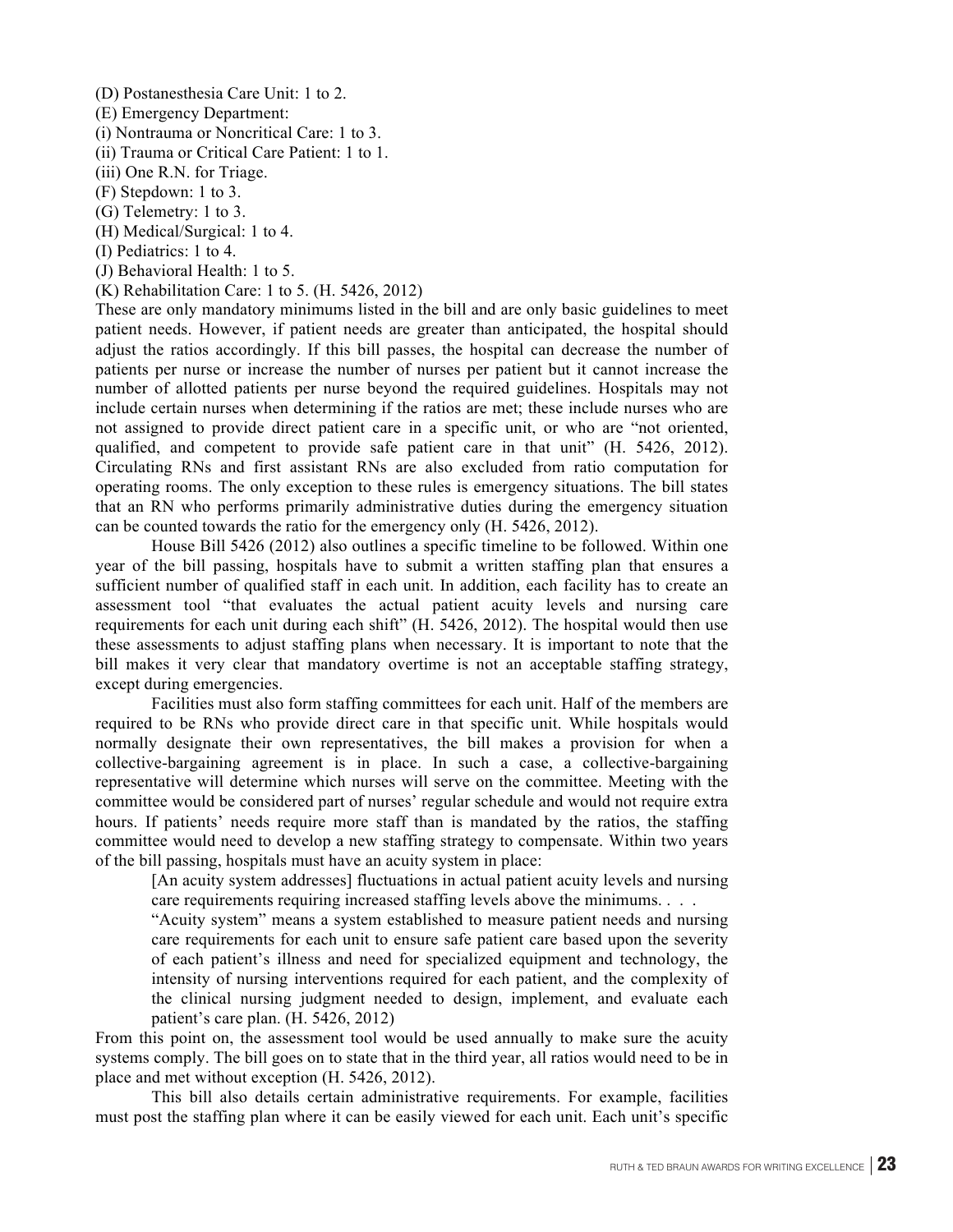staffing plan must also be given to every member of the nursing staff on that unit. The bill states these unit-specific plans must include the number of RNs needed for every shift, as well as documentation of the names and attendance of assigned nurses. Copies must also be distributed to the public when requested (H. 5426, 2012).

Violations of the guidelines outlined in House Bill 5426 (2012) would result in penalties for hospitals. If the hospital fails to submit an annual staffing plan, it is a violation. In addition, staffing plans outlined for individual units, and every shift in those units, have to be adjusted using the hospital's acuity system and assessment tool in order to ensure safe patient care. According to the bill, every time any shift in any unit fails to meet the updated requirements, or fails to submit a daily staffing plan, it is considered a separate violation. Violations would be reported by a designated representative of the facility and are cumulative. Unfortunately, repeat violations can potentially impact the facility as a whole: "The department shall take into account each violation of this section when making licensure decisions" (H. 5426, 2012). Fines up to \$10,000 for the facility for each violation would also be assessed. However, the bill has provisions in place for the usage of the fines; fines are to be given to the Nurse Professional Fund and the Michigan Nursing Scholarship Program to be used to benefit the nursing profession.

#### **Nursing and Patient Implications**

The issues addressed in House Bill 5426 affect more than just currently working RNs. As a student nurse preparing to become an RN, this issue is going to be extremely important to me and my peers. Nurse-to-patient staffing ratios help to prevent nurses from becoming overworked and ensure that nurses can meet their patients' needs. Nurses have a professional and ethical obligation to their patients. If too many patients are assigned to a particular nurse, the amount of time the nurse is able to spend with each patient is significantly reduced. This decreases the quality of care that can be reasonably given to each patient. This means nurses' abilities to meet the medical, educational, and support requirements of patients become compromised: "Higher staffing levels have been shown to result in better patient outcomes compared with lower nurse staffing levels" (Garrett, 2008, p. 1191). In addition to nurse-to-patient staffing ratios, the bill addresses the issue of mandatory overtime; with mandatory overtime, nurses can be required to work additional hours on an already long shift. This can lead to lack of adequate rest, which can result in severe consequences for nurses and patients.

Both understaffing and mandatory overtime can compromise nurses' health and their ability to deliver appropriate care: "Researchers have found that hospital staff nurses work long hours without sufficient rest between shifts. Long work hours have been associated with increased adverse nurse outcomes (such as musculoskeletal problems and needlestick injuries) and with adversely affected patient outcomes" (Bae, Brewer & Kovner, 2012, p. 1). These are serious threats to nurse and patient safety. A "needlestick" injury is a penetration of a nurse's skin by a syringe used on a patient. These injuries carry the risk of transmitting blood-borne pathogens such as HIV, hepatitis B, and hepatitis C. Musculoskeletal problems are also a major concern, as they can hinder the nurse's ability to effectively move and treat patients, in addition to potentially reducing the nurse's overall quality of life.

The fatigue that results from the issues of understaffing and mandatory overtime can lead to adverse effects outside of the hospital as well: "Rotating shifts and extended work hours of 12.5 hours or more have been shown to increase injuries and automobile accidents among nurses, and chronic fatigue has been found to result in depression and poor global sleep quality" (Garrett, 2008, p. 1192). Fatigue and exhaustion can only lead to worse quality of care for patients and is likely a contributing factor in the high turnover of nurses: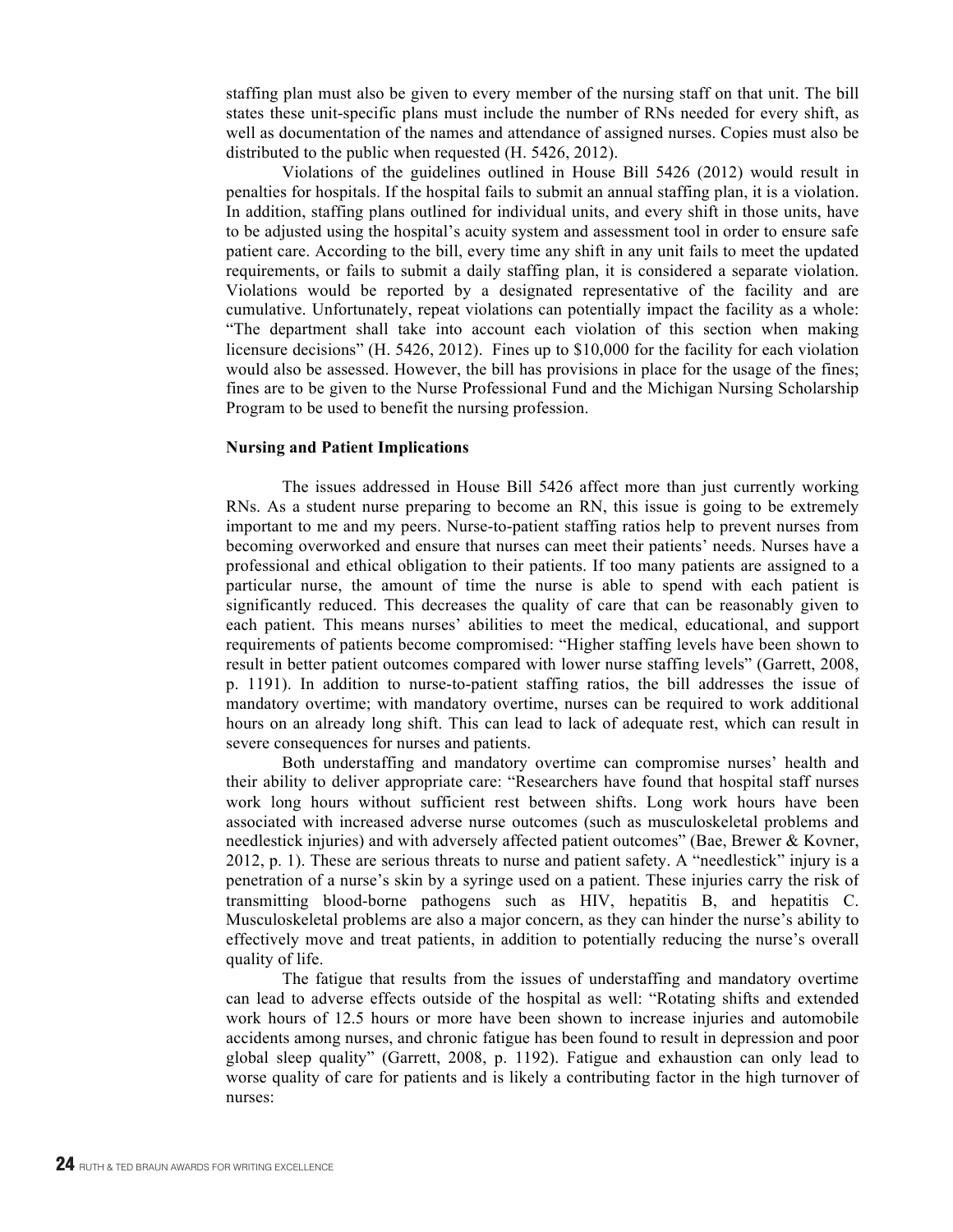A study published in the *Journal of the American Medical Association* in October 2002 linked higher patient-to-nurse ratios in hospitals with increased patient mortality and increased nurse dissatisfaction with their jobs . . . each additional patient per nurse was associated with a 7% increase in the likelihood of patient mortality, and a 15% increase in job dissatisfaction for the nurses. (Rajecki, 2009, p. 22)

The issues of understaffing and mandatory overtime can disastrously affect patients' medical outcome. Therefore, these issues are as critically important to patients as they are to nurses.

House Bill 5426 aims to address these issues by eliminating mandatory overtime except during emergencies and by creating minimum nurse-to-patient staffing ratios that ensure nurses are not overworked and can deliver the appropriate level of care to their patients. There is currently a precedent that supports the probable success of this bill. Potera (2010) states that "California's 2004 law setting nurse-patient staffing levels reduces mortality rates, allows nurses to spend more time with patients, prevents nurse burnout, and promotes the retention of trained nurses" (p. 15). According to the Michigan Nurses Association, MNA (2012), nurses in states other than California can have anywhere from 10 to 16 patients. This is far too many to provide acceptable quality of care for patients. The MNA (2012) reports that "cutting nurse-to-patient ratios to 1:4 could save as many as 72,000 lives annually" (p. 1).

For nurses, House Bill 5426 will lead to improved workplace conditions, reduced psychological and physical injury, as well as higher job satisfaction. However, the most important aspect of this bill is how it will affect patients. This legislation will give nurses more time to attend to their patients, allowing them to be better able to meet the medical, educational, personal, social, and emotional demands of patients and their families. It will also lead to safer conditions, improved quality of care, and decreased mortality rates.

#### **Financial Implications**

For a student, this legislation is significant beyond the obvious positive effects on working conditions for nurses and quality of care for patients. House Bill 5426 will lead to job openings, as hospitals that are understaffed will be required to hire more nurses. Hospitals will have to become invested in the training and retention of newly hired staff in order to ensure that ratios are met in the future. More job openings and better conditions can lead to a greater interest in the profession, which can lead to an increase in money for colleges and universities as students pursue degrees in nursing. This could lead to a greater pool of nurses and prevention of future nursing shortages. In addition, the Michigan economy would improve as more jobs are filled and more money is circulated. Michigan legislators should find this appealing, as should nursing students entering the workforce.

According to the MNA (2012), the California Nurses' Association (CNA) found that \$1.6 billion could be saved in costs for patient care long-term by simply adding as few as 133,000 new nurses to hospitals nationwide. The CNA also determined \$242 million could be saved in the short-term by "raising the proportion of nurses by increasing nurse staffing to match the top 25 percent best-staffed hospitals" (MNA, 2012, p. 2). These are significant reductions in the cost of providing healthcare. With reduced patient care costs, hospitals would save money. This would translate into reduced insurance premiums, benefiting insurance companies and consumers alike.

However, mandated ratios would require an initial investment of money by hospitals to hire more nurses. This immediate cost is likely to deter hospitals from supporting this legislation. Yet, hospitals must be encouraged to look towards long-term savings from this legislation:

It may seem counterintuitive to suggest hiring more nurses when a health care provider already is struggling with tight budgets and a bad economy, but some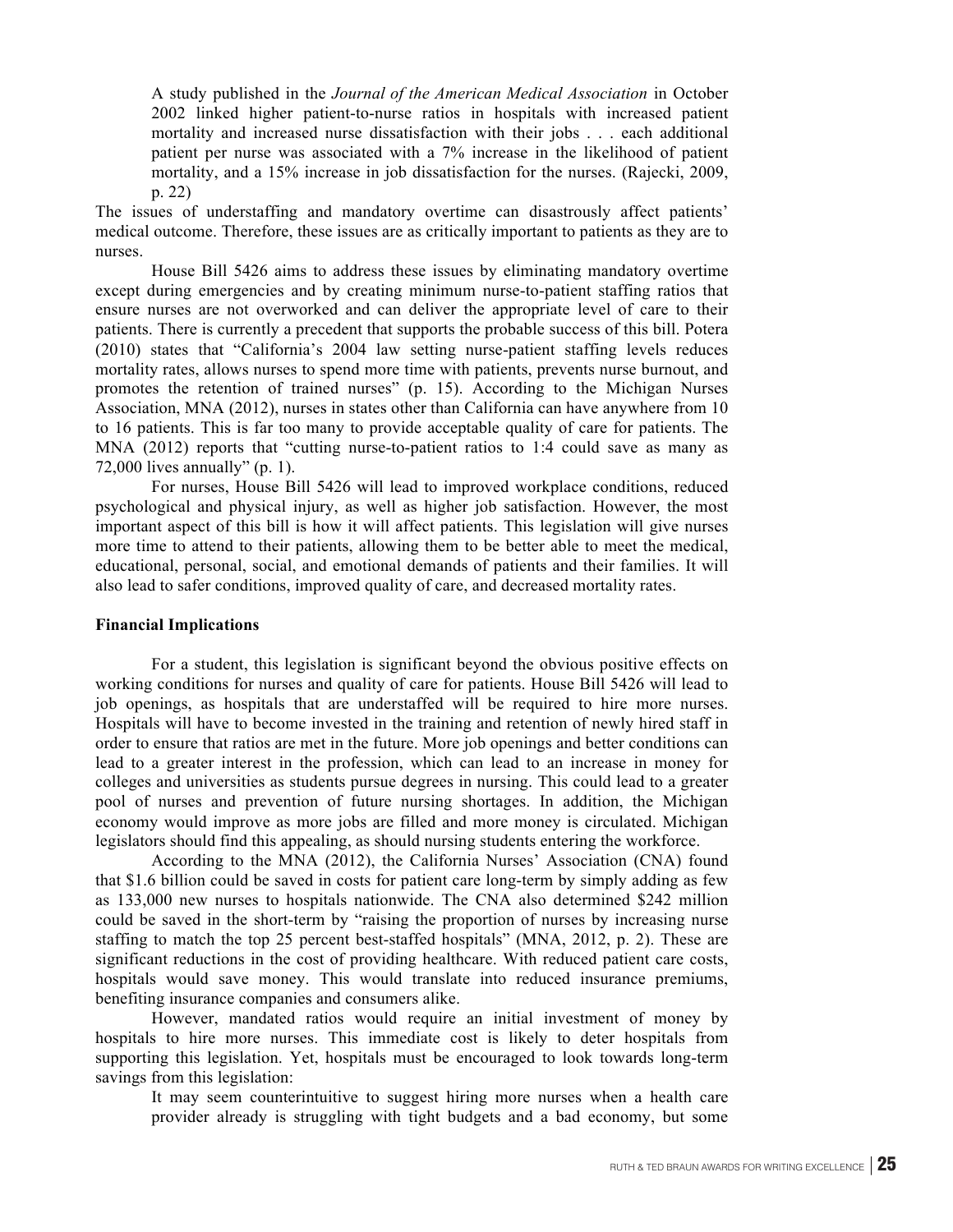experts say increased nursing staff can yield significant patient safety improvements that will more than pay for the personnel costs. The key, they say, is to look beyond the initial expenditure to the savings that accrue downstream. ("Hiring," 2009, pp. 128-129)

Since staffing committees are comprised of existing staff members, no additional staff would be needed to handle the administrative aspects of this legislation. It must again be noted, however, that failure to meet guidelines can cost a hospital up to \$10,000 per violation. Outside of punitive costs, the primary financial impact from this legislation would be hiring to meet the ratios. However, as the research shows, the benefits of this legislation are cost-effective in the long-term. Unfortunately, these benefits will only be seen if the bill passes the legislative process.

### **The Legislative Process and the Status of House Bill 5426**

To understand where House Bill 5426 is in the legislative process, it is important to understand how a bill becomes a state law. According to *A Citizen's Guide to State Government: 2011-2012 Michigan Legislature*, a bill is introduced to the House for a first reading. Following the first reading, the bill then follows the next step in its progression:

The Speaker of the House refers the bill to an appropriate standing committee (Education, Commerce, Health and Human Services, etc.). If the bill is a budget bill or has fiscal implications, it will be referred directly to the Appropriations Committee or an appropriate standing committee and then to the Appropriations Committee. (Michigan Legislature, 2012, p. 60)

Once forwarded to the committee, the bill's merits are debated either through a private or public hearing. Once debated, several things can happen. The bill may never make it past the committee if the committee decides to take no action or refuses to report the bill out of the committee. Those bills that do make it past the committee can be reported with a favorable or adverse recommendation, amended and reported, reported with a recommendation for a substitute, or referred to another committee. Those bills that are reported favorably, or reported with a suggested substitute, are returned to the House (Michigan Legislature, 2012). The guide indicates these returned bills then receive a second reading. Recommendations made by the committee are considered at this time, and amendments may be put forth. After this point, the bill goes on to a third reading. The bill is then debated and amended again if necessary (Michigan Legislature, 2012).

The Michigan Legislature's guide (2012) goes on to explain that a vote is then held; the bill can either be passed or defeated, unless it is delayed. Delays can take several forms: referral back to committee where it will be reviewed again, indefinite postponement, rescheduling to be read on a specified date, or being tabled. If the bill is passed or defeated, any legislator can introduce a motion to reconsider the bill, but this motion must be made by the following day. If the bill passes, it will then move to the Senate, where it will go through a similar procedure. If passed by the Senate, it is designated as "enrolled" in the House and is then forwarded to the governor for signature (Michigan Legislature, 2012). If the bill is amended and passed by the Senate, it is returned to the House in its new form. If the House passes the amended bill, it is forwarded to the Governor. If the bill's new changes are rejected, it is referred to a conference committee that will debate the changes and attempt to resolve any issues. This first committee will then submit a report with their recommendations. If those recommendations are not approved, another committee may be assembled (Michigan Legislature, 2012).

Once the bill has been forwarded for gubernatorial approval, the governor has 14 days to consider the bill; he or she then has the option to sign, veto, or do nothing with the bill. If the governor signs the bill, it is immediately scheduled to become law. However, the date when the law is enacted can vary. For example, a bill can specify a date for enactment. In addition, the Legislature can vote for a bill to become a law upon gubernatorial signature,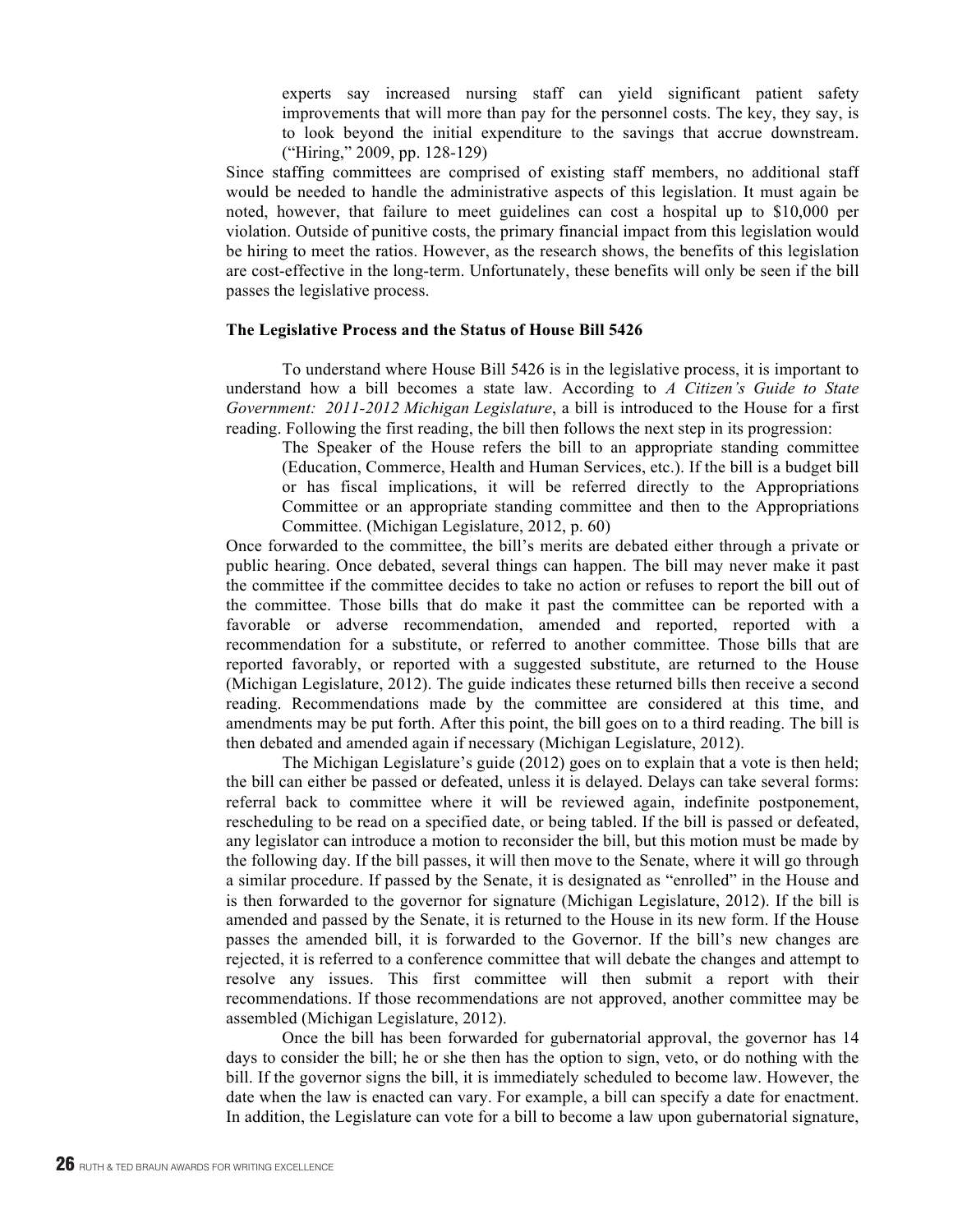in which case it will be enacted as soon as the bill has been signed; this requires a 2/3 majority vote by members of both houses. Otherwise, the bill automatically becomes a law after 90 days of a *sine die* ("without day") adjournment (Michigan Legislature, 2012), which indicates the Legislature has adjourned without setting a specific date to meet again. In the state of Michigan, the Legislature is required to adjourn *sine die* at the end of each year (Legislative Internet Technology Team, 2013a).

The Michigan Legislature's guide (2012) also states that if the Legislature is not adjourned, and a bill receives a gubernatorial veto, it will receive another vote. The Legislature can vote in an attempt to override the veto, succeeding with a 2/3 majority vote. However, a delay in the veto override can be made by tabling the bill for a later vote or by re-referral of the bill to a committee. In the event that the Governor neither signs nor vetoes the bill, it will become a law within 14 days of reaching the Governor, "unless the legislature adjourns *sine die* within the 14 days. In that case the bill does not become law" (Michigan Legislature, 2012, p. 61).

Considering all these steps, it is surprising that proposed bills ever become laws. This is an incredibly complicated procedure, and it would be easy for a bill to disappear during the legislative process. This is why it is important to the nursing profession that nurses become politically active. The bill's last status update was made on February 21, 2012, when it was referred to the Committee on Health Policy after its first reading. No further information has been made available. This may mean that the committee has decided not to take action on the bill, rendering it indefinitely stalled. This makes it a crucial time for nurses to become involved. Nurses need to contact legislators on the committee and see where they stand on the bill.

Finding information about this piece of legislation was easy for me, since the MNA had made the bill number and topic available. However, for individuals who are not seeking out specific legislation, finding this information can be difficult. It requires a willingness to navigate through a large number of bills in order to find the information needed. In addition, while the language of this bill was easy to read, not all bills are clearly written. This may discourage citizens from reading through the bills to discover all the legislative implications. Another issue is the lack of information on the status of the bill. The Michigan Legislative Website, provided by the Legislative Internet Technology Team (2013b), is the official source of information on proposed and enacted legislation in Michigan. However, the website lists only four general steps for House Bill 5426: "House Introduced Bill"; "As Passed by the House"; "As Passed by the Senate"; "House Enrolled Bill." The website ignores the multiple steps that exist between those categories. While a brief history is displayed at the bottom of the page, showing its last activity as a referral to the Committee on Health Policy, it is difficult to determine what exactly happened to the bill after this point. This makes information discovery more difficult, rendering political action the only possible response.

# **Political Action in Support of House Bill 5426**

This bill has the potential to be transformative to the healthcare system in Michigan. The passing of this legislation will improve workplace conditions for nurses and increase the quality of care for patients. With House Bill 5426 currently stalled, it becomes an important example of why nurses need to be politically involved. Nurses and students on both a group and individual level should be encouraged to take action to help promote the passage of the bill.

Marquis and Huston (2012) suggest individual strategies, including lobbying legislators personally or by mail. Contacting legislators may be the only way to find out if the bill is still being considered. However, since the bill has not moved past the Committee on Health Policy since it was referred on February 22, 2012, it is reasonable to contact the members of this committee first, followed by General Representatives. If the bill is ever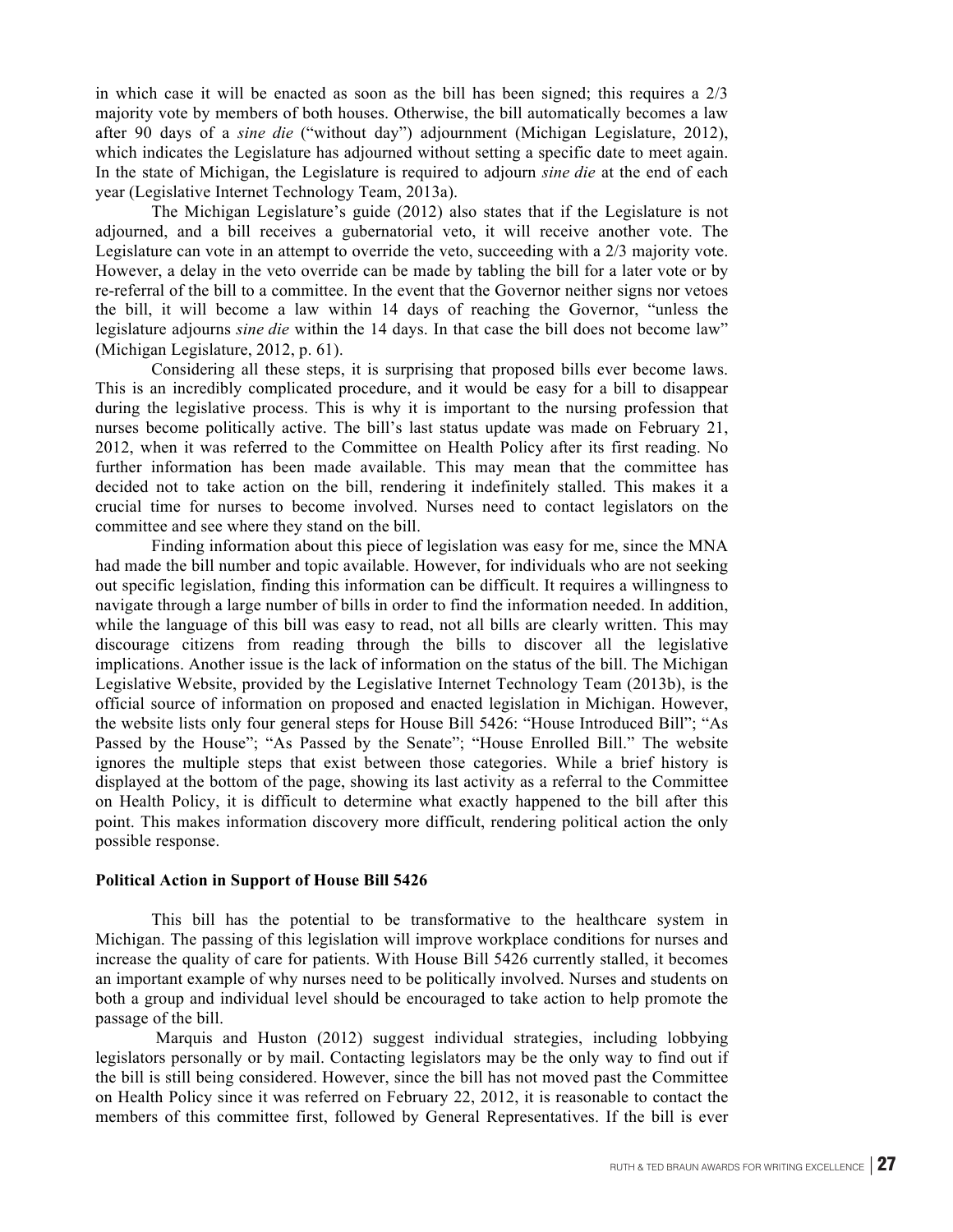returned to the House, nurses should reach out to those same General Representatives to secure support for the bill. Should the bill need to be reintroduced, nurses can encourage the original sponsors to resubmit it to the House.

If a nurse chooses to write a legislator, Marquis and Huston (2012) recommend personal letters that are professionally worded and end with contact information. Attaching research articles can also help to support your position. The authors also advise nurses to be persistent if the legislator seems undecided. In addition, e-mails and phone calls can be used to initiate contact (Hahn, 2009, p. 198). E-mail and phone calls are especially useful for gathering more immediate information, such as the legislator's position on the bill. According to Marquis and Huston (2012), nurses can also volunteer to act in an advisory capacity and can offer expertise that legislators may lack.

Nurses can also seek to use education as a means to promote legislative healthcare reform. This can be accomplished in several ways. Marquis and Huston (2012) suggest interacting with the media to help inform the public; taking classes to improve media relations can also be helpful for nurses who are new to making media appearances. The authors state that a nursing presence in the media is greatly needed and is an important area of focus for nurses interested in political advocacy: "Nurses should take every opportunity to appear in the media—in newspapers, radio, and television" (Marquis & Huston, 2012, p. 128). Media appearances can help to educate the public on the need for legislation like House Bill 5426 and the positive impact it will have on them as healthcare consumers.

In addition, the importance of the Internet should not be ignored. The Internet can help to mobilize others to support House Bill 5426, as well as create networks that can be used to disseminate information. Blogs, as well as social networking sites like Facebook and Twitter, can be used to help educate the public on the issues of understaffing and mandatory overtime. While some may consider the Internet more informal than other types of media, links to reputable sources can add legitimacy to the information. Nurses can also contact major online media outlets, offering their services in the form of writing articles or granting interviews.

Nurses can make the greatest impact by joining groups that promote nursing best practices and healthcare legislation reform. Hahn (2009) suggests joining Political Action Committees, or PACs, to help learn about issues and network with peers. Likewise, nurses who are a part of a group are more likely to be able to effect change in legislation (Marquis & Huston, 2012). Since House Bill 5426 has been permanently stalled, nurses may need to collaborate with legislators to get the bill reintroduced; this may be more efficiently accomplished through the collective action of a group.

One particular PAC of interest to nurses working in Michigan is the nonpartisan Michigan Nurses Association-Political Action Committee, or MNA-PAC. The MNA-PAC supports those candidates who seek to improve the Michigan healthcare system. In addition, the MNA-PAC pushes for legislation that improves conditions for RNs and patients. By becoming involved in an organization such as this, nurses and students can build networks and push for positive changes in healthcare.

#### **Conclusion**

While conducting research for this paper, I realized that I lack strength both in political advocacy and in awareness of the importance politics has on the nursing profession. While inventorying my strengths and deficiencies as a nursing student, I have identified numerous areas that need improvement. Now that I understand the need for political action, I can see the benefits of actively engaging in the political process with regards to nursing. I also understand the need to build networks and join political groups; together, nurses can effect changes that may be difficult to accomplish as individuals. Participating in politically-oriented communities and groups can increase my ability to understand and promote beneficial legislation.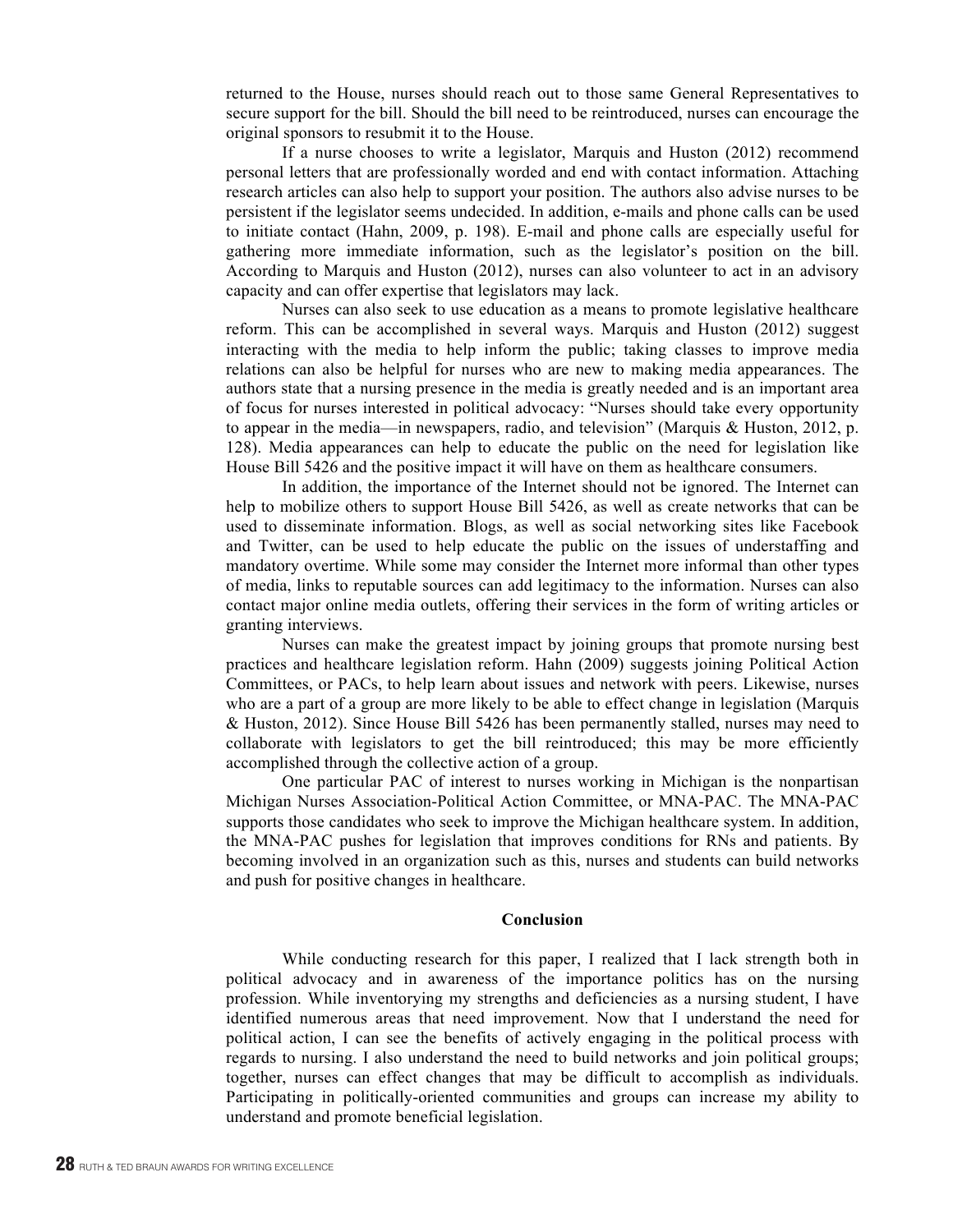Marquis and Huston (2012) state that power is critical for nurse-leaders to function in clinical settings: "For leadership to be effective, some measure of power must often support it" (p. 284). Hahn (2009) reaches a similar conclusion that cultivating power increases the effectiveness of a nurse's leadership abilities in political settings. By exploring the advocacy options discussed by these authors, nurses can increase their power. For example, joining political advocacy organizations generates three types of power: expert power, referent power, and personal power. Expert power is gained by increasing knowledge and expertise; referent power is gained when associating with other people who are powerful (Marquis & Huston, 2012). Both lead to increased personal power for nurseleaders, power "inherent to the leader's credibility, reputation, experience, or control of resources and information" (Hahn, 2009, p. 198). Consequently, political involvement in the future can beneficially increase my professional power as a nurse-leader.

All student and professional nurses can benefit by examining their own weaknesses in political advocacy and knowledge. By identifying specific areas of improvement, nurses can look for opportunities that fill these gaps. This is critical, because it is more important than ever for nurses to become politically active. House Bill 5426 can have a tremendous impact on the nursing profession in Michigan. It will pave the way for improved working conditions for nurses, as well as increased quality of care for patients, by implementing nurse-to-patient ratios and eliminating mandatory overtime. Initially, it may be unappealing for hospitals to spend the money needed to meet the staffing ratios. However, in the longterm these ratios will become cost-effective by reducing unsafe conditions and patient mortality, as well as lowering nurse turnover by increasing job satisfaction. The benefits for all involved outweigh the costs. However, it is going to require political pressure to either move the bill past its current state or encourage legislators to reintroduce it. Regardless, through political action, nurses have the opportunity to advocate for the improvement of their profession. In doing so, nurses can create a better situation for themselves as well as their patients.

#### **References**

- Bae, S., Brewer, C. S., & Kovner, C. T. (2012). State mandatory overtime regulations and newly licensed nurses' mandatory and voluntary overtime and total work hours*. Nursing Outlook, 60*(2), 60-71.
- Garrett, C. (2008). The effect of nurse staffing patterns on medical errors and nurse burnout. *AORN Journal, 87*(6), 1191-1204.
- H. 5426, 96th MI (2012). Retrieved from http://www.legislature.mi.gov/documents /2011-2012/billintroduced/House/pdf/2012-HIB-5426.pdf
- Hahn, J. (2009). Power dynamics, health policy, and politics. *MEDSURG Nursing, 18*(3), 197-199.
- Hiring more nurses can save money in the long run. (2009). *Healthcare Risk Management, 31*(11), 128-130.
- Legislative Internet Technology Team. (2013). Glossary of legislative terms. Retrieved from http://www.legislature.mi.gov/mileg.aspx?page=glossary
- Legislative Internet Technology Team. (2013). House Bill 5426 (2012). Retrieved February 21, 2013, from http://www.legislature.mi.gov/mileg.aspx?page=GetObject&object name=2012-HB-5426
- Marquis, B. L., & Huston, C. J. (2012). *Leadership roles and management functions in nursing: Theory and application* (7th ed.). Philadelphia, PA: Lippincott Williams & Wilkins.
- Michigan Nurses Association. (2012). *What you need to know about safe patient care legislation in Michigan*. Retrieved from http://www.minurses.org/files/files/Fact% 20Sheet\_Safe%20Patient%20Care.pdf